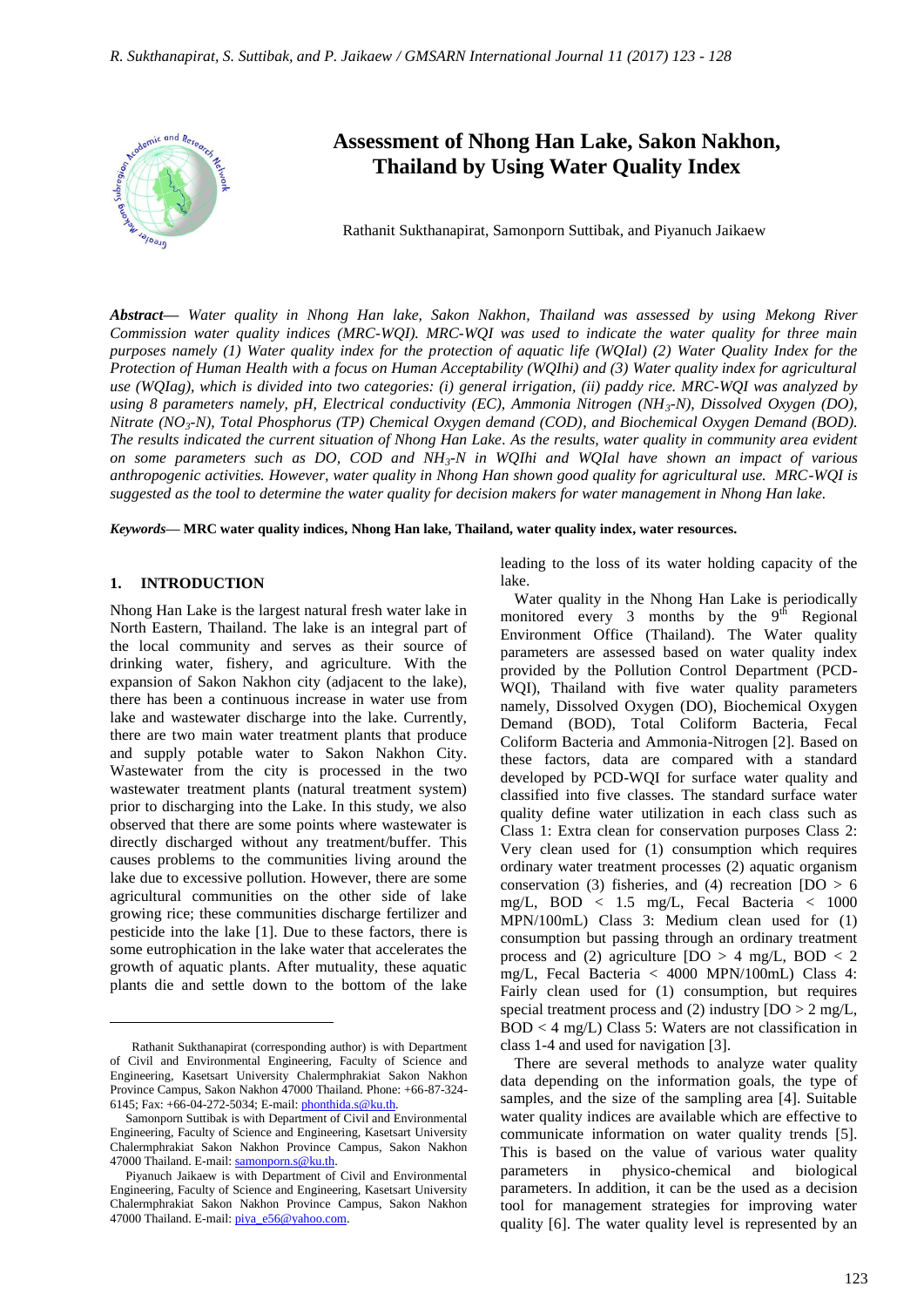index, which is a numerical expression used to transform many variables into a single number [7]. Literature presents numerous studies for water quality assessment using water quality index [8-10] MRC-WQI is the water quality indices that is currently being used to express overall water quality of the Mekong River and its tributaries based on several water quality parameters. The indices comprise of; (1) Water quality index for the protection of aquatic life (WQIal) (2), Water quality index for human impact on water quality (WQIhi) and

(3) Water quality index for agricultural use (WQIag), which is divided into two categories: (i) General irrigation, (ii) Paddy rice [11]

As this study was conducted to better understand the impact of water quality of the lake due to human activities such as agriculture, drinking water extraction, wastewater disposal, and protection of aquatic life. Therefore, MRC-WQI was used as it closely matched these requirements for making better policies and strategies for water management in Nhong Han Lake.



**Fig.1 Sampling point in Nhong Han Lake.**

## **2. METHODOLOY**

#### *Description of the Study Sites and Sample collection*

Nhong Han Lake is 123 km² with a capacity of about  $266.92 \times 10^6 \text{ m}^3$ . A total of 10 sampling stations around the lake where selected, which would represent 10 subdistricts with 38 villages. There are 21 creeks which are water inlets for Nhong Han Lake. The major outlet for the lake is located at Nhom Kum creek at the bottom of the lake as presented in Figure 1. The details of sampling point of each sub-districts shown in Table 1. The study sites are classified into two main areas such as community areas (NHK01, NHK02, NHK03, NKH04 and NHK05) and agricultural areas (NHK06, NHK07, NHK08, NHK09 and NHK 10). The position of sampling points presented in Fig.1. Sampling was done in July 2016. MRC-WQI was analyzed using 8 parameters namely, pH, EC, NH3-N, DO, NO3-N, TP, COD, and BOD. The samples were analyzed following methods in the Standard Method for Examination of Water and Wastewater [12] Water samples were preserved at 4ºC. To analyze as fast as possible pH, DO and EC were measured at the location using a portable measurement devices (HACH No.58258-00).

**Table 1. Sampling Station**

| <b>Station</b> | Location                   | Coordinates       |
|----------------|----------------------------|-------------------|
| NHK01          | Pumping station of Water   | N0410394 E1898570 |
|                | treatment plant in Sakon   |                   |
|                | Nakhon city                |                   |
| NHK02          | Community area in Sakon    | N0408570 E1900150 |
|                | Nakhon                     |                   |
| NHK03          | Hanghong sub-district      | N0408819 E1905437 |
| NHK04          | Chiangkrua Sub-district    | N0409324 E1906248 |
| NHK05          | Pumping station of Water   | N0413026 E1907395 |
|                | treatment plant in Tharae  |                   |
|                | Sub-district               |                   |
| NHK06          | Banpan Sub-district        | N0416467 E1900889 |
| NHK07          | Thasara, Jomjaeng Village  | N0419727 E1897333 |
| NHK08          | Natongwattana Sub-district | N0423341 E1896691 |
| NHK09          | Laopodeang Sub-district    | N0415168 E1896155 |
| NHK10          | Ngew-don Sub-district      | N0414038 E1896472 |

#### *Application of the WQI*

The Water Quality Index for the protection of Aquatic Life is calculated using Equation 1, six parameters were included which are listed in Table 2. The classification system for the Water Quality Index for the Protection of Aquatic Life is summarized in Table 3.

$$
WQI = \frac{\sum_{i=1}^{n} p_i}{M} \times 10\tag{1}
$$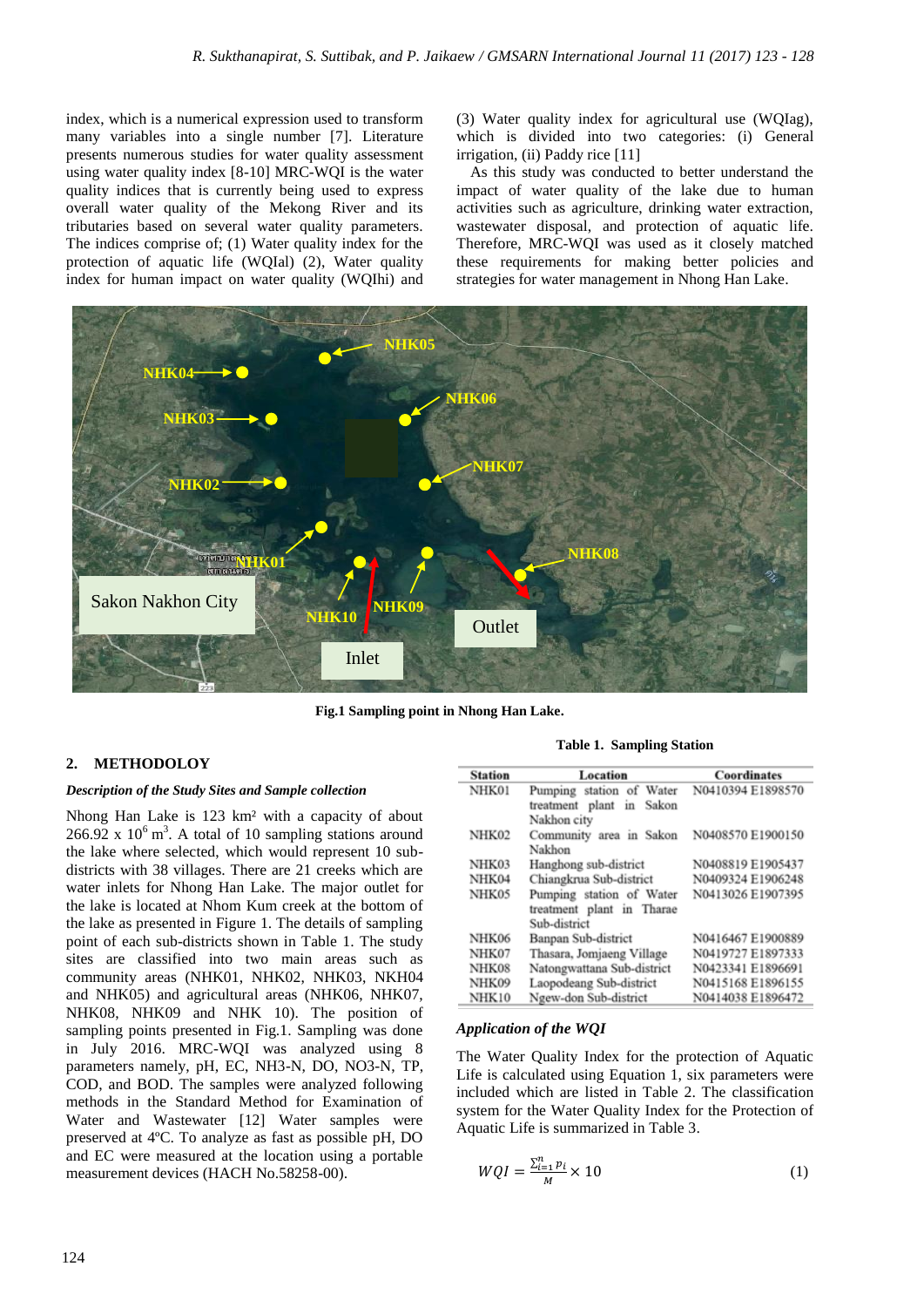where,  $p_i$  is the points scored on the sample. If each parameter listed in Table 2 meets its respective target value in Table 2, its corresponding weight factor is scored; otherwise, a default score of zero is assigned, n is the number of samples from the station in the year. M is the maximum possible score for the measured parameters in the year.

**Table 2. Parameters used for calculating the rating score of the Water Quality Index of the Water Quality index for the Protection of Aquatic Life with their target values**

| Parameters             | Target values |  |  |
|------------------------|---------------|--|--|
| pН                     | $6-9$         |  |  |
| EC (mS/m)              | < 150         |  |  |
| NH <sub>3</sub> (mg/L) | 0.1           |  |  |
| DO(mg/L)               | > 5           |  |  |
| $NO_{2-3}$ -N (mg/L)   | 0.5           |  |  |
| T-P                    | 13            |  |  |

**Table 3. Rating systems for the Water Quality Index for the Protection of Aquatic Life**

| <b>Rating Score</b>   | Class                |  |
|-----------------------|----------------------|--|
| $9.5 \le WQI \le 10$  | A: High quality      |  |
| $8 \le WQI \le 9.5$   | B: Good quality      |  |
| $6.5 \le WQI \le 8$   | C: Moderate quality  |  |
| $4.5 \le WQI \le 6.5$ | C: Poor quality      |  |
| WQI < 4.5             | C: Very poor quality |  |

The Human Acceptability Index utilized parameters of indirect impact, as identified by human health risk index utilizes direct impact parameters. The rating score are calculated using Equation 2, which are based on the Canadian Water Quality index [13]. The list of parameters that were included in the calculation of the rating score for human health acceptability index with their target values are listed in Table 4. The classifications of system for the water quality index for the Protection of Human Health-Human Acceptability index are summarized in Table 5.

$$
WQI = 100 - \left(\frac{\sqrt{F_1^2 + F_2^2 + F_3^2}}{1.732}\right)
$$
 (2)

where,  $F_1$  is the percentage of parameters which exceed the guidelines and can be calculated by Equation 3.  $F_2$  is the percentage of individual tests for each parameter that exceeded the guideline and can be calculated by Equation 4.  $F_3$  is the extent to which the failed test exceeds the target value and can be calculated by Equation 5. Where nse is the sum of excursions and can be calculated using Equation 6. The excursion is calculated by Equation 7.

$$
F_1 = \left(\frac{\text{# of failed parameters}}{\text{Total # of parameters}}\right) \tag{3}
$$

$$
F_2 = \left(\frac{\text{\# of failed tests}}{\text{Total # of tests}}\right) \tag{4}
$$

$$
F_3 = \left(\frac{nse}{0.01nse + 0.01}\right) \tag{5}
$$

$$
nse = \left(\frac{\sum excursion}{Total \# of tests}\right) \tag{6}
$$

$$
excursion = \left(\frac{failedtest value}{guideline value}\right) - 1\tag{7}
$$

**Table 4. Parameters used for calculating the rating score of the Water Quality index for the Protection of Human Health-Human Health Acceptability index with their target value**

| Parameters     | <b>Target Values</b> |  |
|----------------|----------------------|--|
| pH             | $6-9$                |  |
| EC (mS/m)      | < 150                |  |
| $NH_3$ (mg/L)  | 0.5                  |  |
| DO(mg/L)       | 4                    |  |
| $NO3-N$ (mg/L) | 5                    |  |
| $COD$ (mg/L)   | 5                    |  |
| BOD (mg/L)     |                      |  |

**Table 5. Rating systems for the Water Quality index for the Protection of Aquatic Life**

| <b>Rating Score</b>  | Class                   | Description                                                               |
|----------------------|-------------------------|---------------------------------------------------------------------------|
| $95 \le WQI \le 100$ | A: High quality         | All measurements<br>are within objectives<br>virtually all of the<br>time |
| $80 \le WQI \le 95$  | B: Good quality         | Conditions rarely<br>depart from<br>desirable levels                      |
| $65 \le WQI \le 80$  | C: Moderate<br>quality  | Conditions<br>sometimes depart<br>from desirable level                    |
| $45 \le WQI \le 65$  | C: Poor quality         | Conditions often<br>depart from<br>desirable levels                       |
| WQI < 45             | C: Very poor<br>quality | Conditions usually<br>depart from<br>desirable levels                     |

Water Quality Index for agricultural use focuses on water quality for general irrigation and paddy rice. The indices for general irrigation and paddy rice are calculated based on water quality guidelines for salinity (electrical conductivity, mS/m at temperature 25°C). The degree of consequence for the general irrigation and paddy rice indices are outlined in Table 6.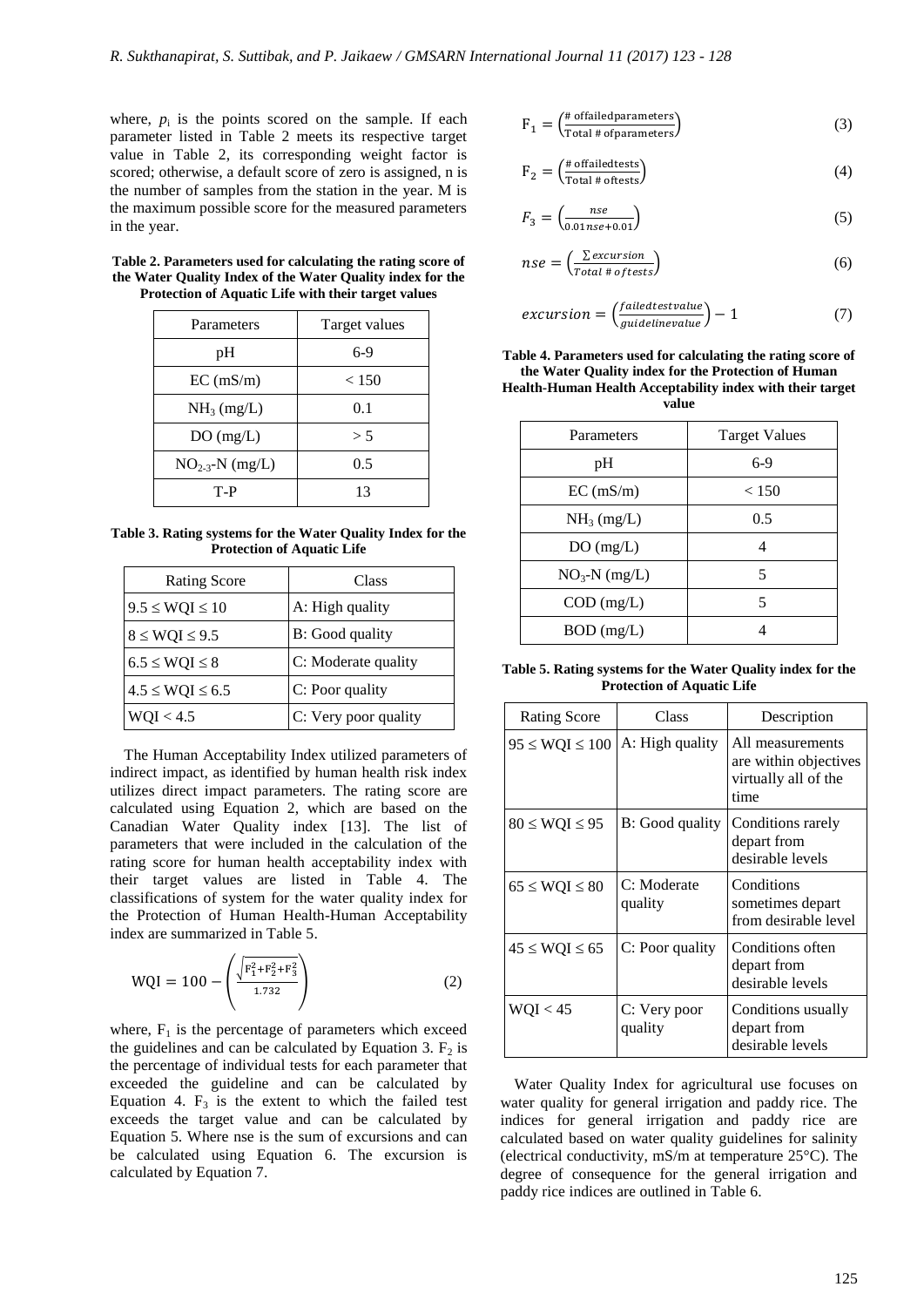|                                    | Degree of Consequence |             |        |  |
|------------------------------------|-----------------------|-------------|--------|--|
| Irrigating raw water               | None                  | Some        | Severe |  |
|                                    | (Good)                | (Fair)      | (Poor) |  |
| General irrigation<br>$(EC_m S/m)$ | < 70                  | $70 - 300$  | > 300  |  |
| Paddy rice (EC_ms/m)               | ${}<$ 200             | $200 - 400$ | >480   |  |

**Table 6. Electrical conductivity guidelines and degrees of consequence for Water Quality index for Agricultural Usegeneral irrigation and paddy rice**

#### **3. EXISTING SITUATION OF WATER QUALITY IN NHONG HAN LAKE**

As per the  $9<sup>th</sup>$  Regional Environment Office, 2015 [14], PCD-WQI indicated overall water quality in Nhong Han Lake before 2014 was at a good level (Class 2). However, since then water quality has been progressively deteriorating. Water quality in the dry season was polluted than the rainy season because the additional water from creeks which caused water circulation in the lake. Whereas during the dry season, the water level in the lake decreased and the water was stagnant. The significant problems which were highlighted on the water quality parameters were low DO and it contaminated with fecal coliform bacteria FCB from domestic wastewater. Suttibak (2015) study the change in water quality in the lake using questionnaire with 326 samples. The results revealed that fishermen were affected by the change in water quality during rainy season due to high turbidity. This caused a decrease in fishing. Moreover, due to the increased pollution levels, some people in direct contact with the water developed rashes. The questionnaire also revealed that the water at times had a foul smell. The current situation of two wastewater treatment plants presents that they are not being utilized to their full capacity and did not cover all wastewater from the city [1]. Implying some of wastewater was discharged directly without any treatment into the lake.

## **4. RESULTS AND DISCUSSION**

Analysis of MRC-WQI was conducted utilizing water quality data obtained from the lake as presented in Table 7. The results of each water quality index are presented below.

## *Water quality index for the protection of aquatic life (WQIal)*

Analysis of water quality index for the protection of aquatic life indicates that water quality in the lake was of moderate to good quality for the protection of aquatic life. However, in most cases, water quality in the lake for the protection of aquatic life in the water was classified as Class C (moderate) based on the MRC-WQI. Including samples collected at NHK01, NHK04, NHK05, NHK07, NHK09, and NHK10. Class B (good quality) was assigned for aquatic life for the following sampling stations NHK02, NHK03, NHK06, and NHK08. Consideration should be given to nutrient removal. Especially, ammonia nitrogen is toxic to aquatic life.

## *Water Quality Index for the Protection of Human Health with a focus on Human Acceptability (WQIha)*

The water quality index for the protection of human health was assessed based on 10 sampling locations. The WQIha analysis found that the water quality was classified as fair to good level in the lake. The water qualities in some places were classified as Class C (NHK01, NHK02, NHK03, NHK04, and NHK06). These sampling stations are in the community areas. These sampling stations, which showed relatively high COD and low DO due to the high organic matter decomposition. Water samples collected from sampling stations (NHK05, NHK07, NHK08, and NHK10) were classified as Class B (good level). NHK09 sampling location was classified as Class A with very good level of water quality for the protection of human health.

| Sampling | Water quality parameters |              |               |                      |                      |                      |                     |                          |
|----------|--------------------------|--------------|---------------|----------------------|----------------------|----------------------|---------------------|--------------------------|
| station  | pH                       | EC<br>(mS/m) | DO.<br>(mg/L) | $NH_{3}-N$<br>(mg/L) | <b>COD</b><br>(mg/L) | <b>BOD</b><br>(mg/L) | <b>TP</b><br>(mg/L) | <b>Nitrate</b><br>(mg/L) |
| NHK01    | 7.55                     | 27.8         | 1.72          | 0.11                 | 32.0                 | 2.20                 | 0.01                | 0.46                     |
| NHK02    | 6.92                     | 35.3         | 1.93          | 0.03                 | 51.2                 | 6.25                 | 0.00                | 0.38                     |
| NHK03    | 7.62                     | 14.9         | 1.14          | 1.09                 | 38.4                 | 3.00                 | 0.00                | 0.20                     |
| NHK04    | 7.36                     | 8.58         | 2.30          | 0.17                 | 28.8                 | 3.00                 | 0.06                | 0.38                     |
| NHK05    | 7.23                     | 21.2         | 6.34          | 0.12                 | 16                   | $\langle 2 \rangle$  | 0.00                | 0.80                     |
| NHK06    | 7.47                     | 11.9         | 7.16          | 0.21                 | 25.6                 | $\langle 2 \rangle$  | 0.09                | 0.18                     |
| NHK07    | 7.55                     | 13.9         | 6.35          | 0.25                 | 16.0                 | $\leq$ 2             | 0.08                | 2.48                     |
| NHK08    | 7.60                     | 17.8         | 4.16          | 0.20                 | 9.6                  | $\langle 2 \rangle$  | 0.08                | 0.26                     |
| NHK09    | 7.60                     | 8.35         | 5.26          | 0.15                 | 6.4                  | $\langle 2 \rangle$  | 0.01                | 0.51                     |
| NHK10    | 7.41                     | 18.4         | 4.53          | 0.11                 | 19.2                 | 3.36                 | 0.07                | 0.23                     |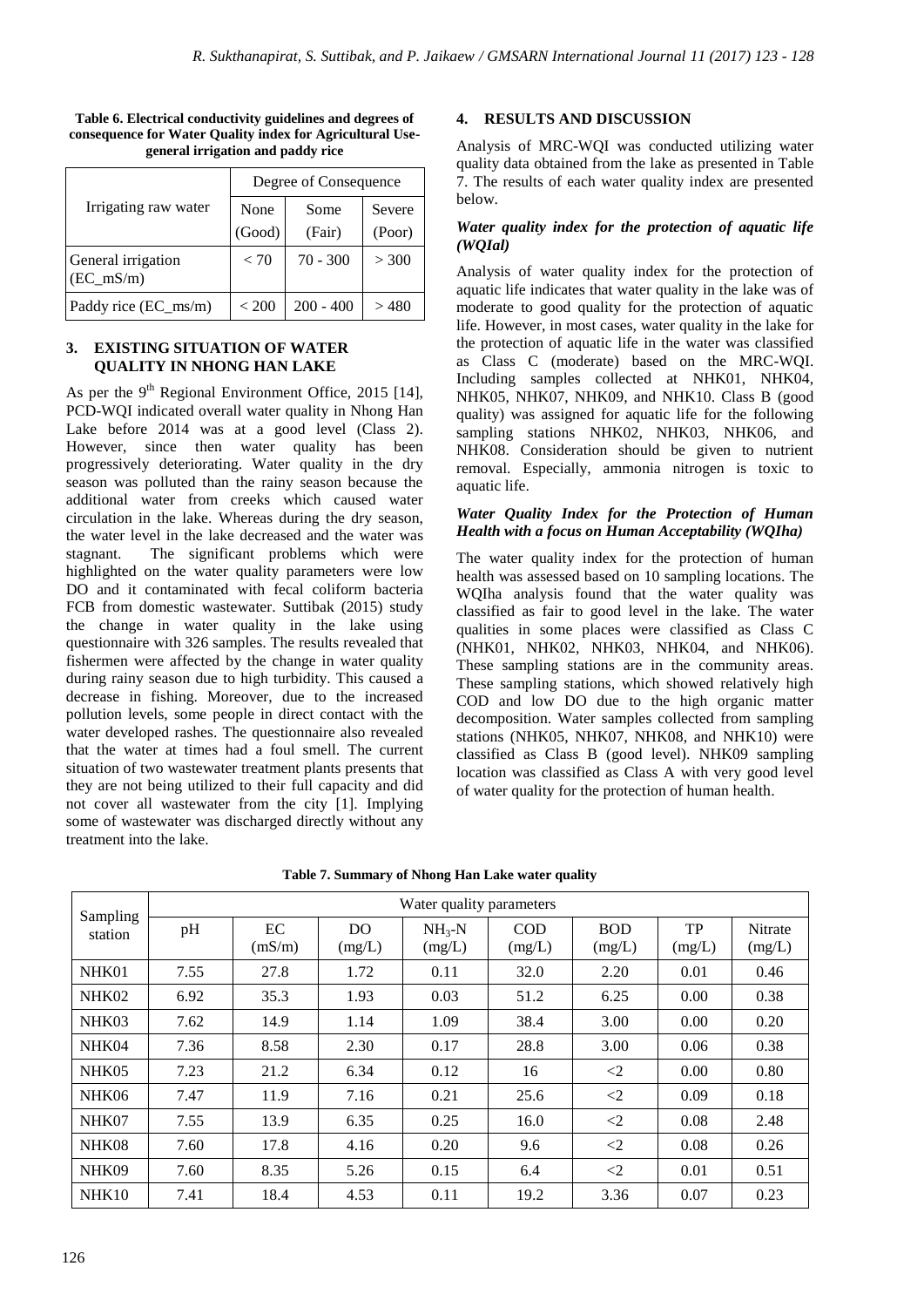| Sampling<br>station | Quality index for the<br>protection of aquatic | Quality index for the protection of<br>human health with a focus on | Quality index for agriculture use<br>(WQIag) |            |  |
|---------------------|------------------------------------------------|---------------------------------------------------------------------|----------------------------------------------|------------|--|
|                     | life (WQIal)<br>human acceptability (WQIhi)    |                                                                     | General irrigation                           | Paddy rice |  |
| NHK01               | C                                              | C                                                                   | A                                            | A          |  |
| NHK02               | B                                              |                                                                     | A                                            | A          |  |
| NHK03               | $\mathsf{\Gamma}$                              | C                                                                   | A                                            | A          |  |
| NHK04               |                                                | C                                                                   | A                                            | A          |  |
| NHK05               | $\mathcal{C}_{\mathcal{C}}$                    | B                                                                   | A                                            | A          |  |
| NHK06               | B                                              | $\mathcal{C}$                                                       | A                                            | A          |  |
| NHK07               | $\mathcal{C}_{\mathcal{C}}$                    | B                                                                   | A                                            | A          |  |
| NHK08               | B                                              | B                                                                   | A                                            | A          |  |
| NHK09               | $\mathcal{C}_{\mathcal{C}}$                    | A                                                                   | A                                            | A          |  |
| NHK10               |                                                | B                                                                   | А                                            | А          |  |

#### **Table 8. Results of MRC-WQI in Nhong Han Lake**



**Fig.2 Application of MRC-WQI for water quality management in Nhong Han Lake.**

#### *Water Quality Index for Agricultural Use (WQIag)*

Water quality index for agriculture assessed by electrical conductivity from MRC (2015) [11] the analysis of water quality for agriculture used are of two types; this includes water quality index for general irrigation and paddy field. The analysis found that the water quality index for irrigation was at a very good level and was classified as Class A. Also, the water quality in the lake

was suitable for irrigation and was used in paddy fields. In general, the water quality in the lake was found to be suitable for the irrigation, agricultural and paddy field.

#### *Assessment Results*

As per the results, the water quality in Nhong Han Lake was of moderate level for human use and protection of aquatic life in some sampling points. Application of MRC-WQI for water quality management in Nhong Han